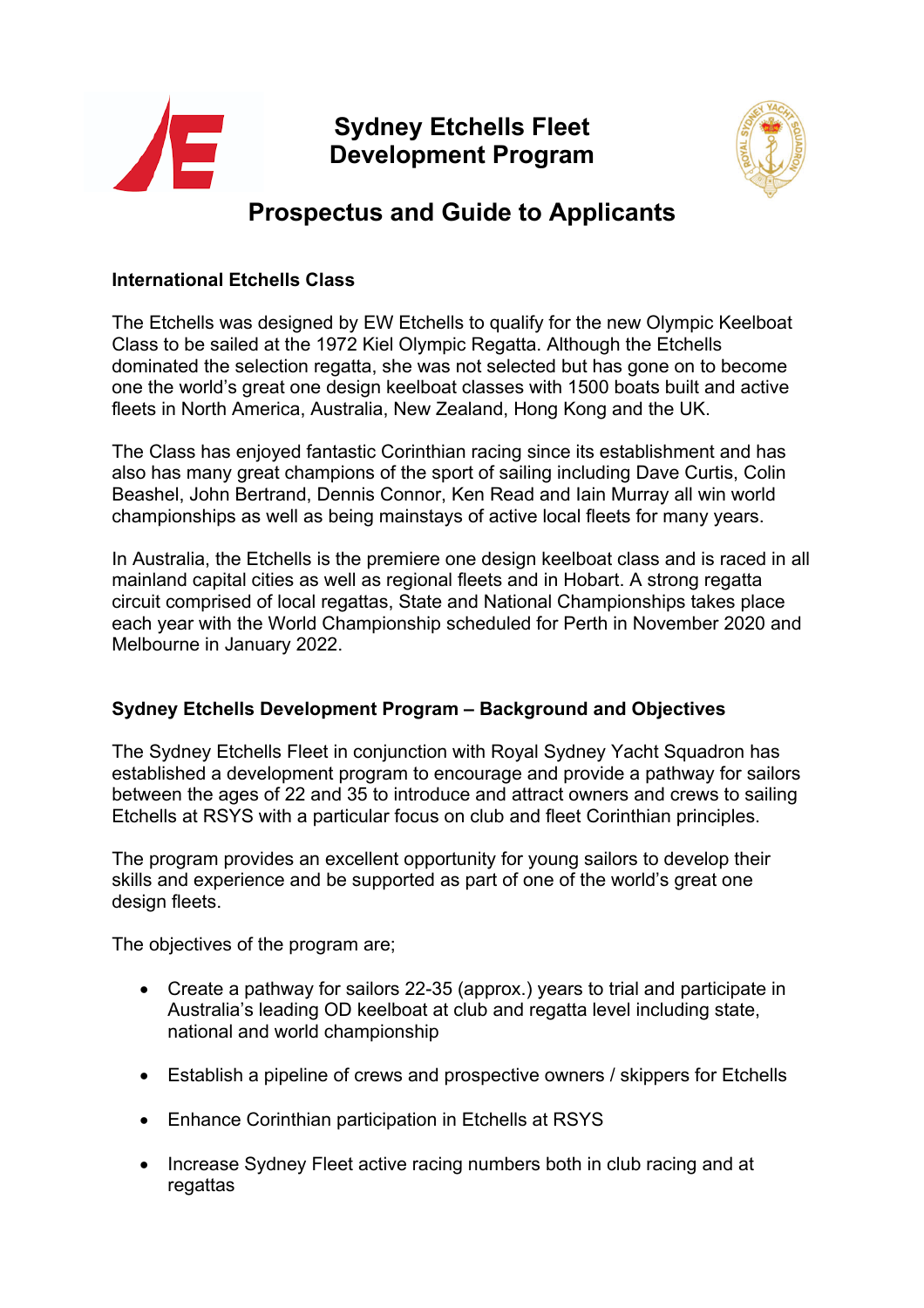# **Application and Qualification**

Sailors and teams that meet the following criteria should provide a written proposal to sydney@etchells.org.au

- All team members must be RSYS members being 22-35 years of age
- Strong competitive sailing background in dinghies and / or small OD keelboats
- Skipper  $+2/3$  crew i.e. a team
- Financial capacity to meet nominated costs
- Prioritisation of Etchells sailing across the season specifically nominating events at club and regatta level with a demonstrated commitment to Etchells and RSYS including participation at;
	- o 75% of RSYS Etchells Race days on the RSYS season calendar plus the Milson Silver Goblets
		- § 75% of mini-regatta races must be sailed
		- 75% of Club Championship races must be sailed
	- o Any 2 of
		- NSW State Championship
		- Australasian Mid-Winter regatta
		- Australian Championship
	- o World Championship subject to location and qualification
- Commitment to broader fleet and club activities and culture
- Consideration will be given a team's composition in terms of World Sailing category status

Note that the Sydney Fleet Committee will select teams and allocate boats at it's discretion.

## **Agreement**

Successful applicants will be required to enter into an agreement that will govern the arrangements which will broadly include:

#### *Sydney Etchells Fleet to provide*

- 24-month program participation (Sep Aug)
- Hull, spars, sails and equipment ready to race (inventory)
- Insurance premium and RMS registration
- Mentoring via a dedicated mentor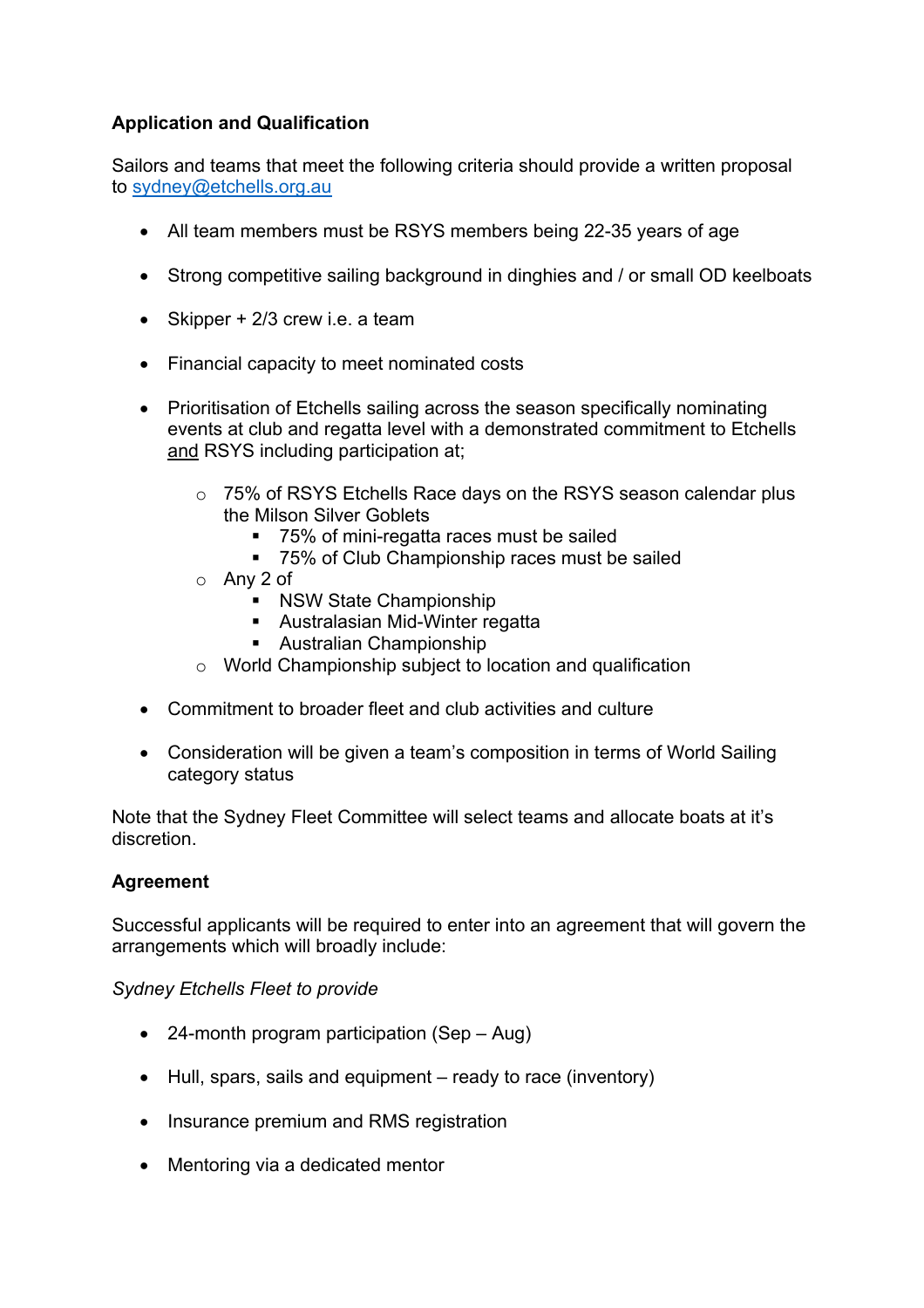- Access to entry fee waiver or discount at IECAA sanctioned events
- Executed contract form to govern program and participants

#### *RSYS to provide*

- Hardstand
- Alignment to RSYS broader development pathway incl. access to members sailing other classes
- Waive / reduced race entry fees (season entry and Milsons Goblets)

#### *Participants to provide*

- 24-month commitment to the program (2 seasons Sept to Aug 2020/21 & Sept to Aug 2021/22)
- Season commitment to 75% of RSYS club racing events (75% of Mini-Regatta and 75% of Club Championship events) + regattas (2 per season)
- Meet general maintenance and running costs (reasonable wear and tear) and commitment to maintain and store the boat and equipment in good order
- Meet any minor damage repair costs to their allocated boat and other boats where the participants are found to be at fault.
- Maintain RSYS, Australian Sailing and International Etchells Sydney Fleet membership
- Entry fees and travel costs
- Insurance excess related to any claim for major damage
- Commitment to on and off water conduct

Failure to comply with any of the above may result in the termination of the agreement by the Sydney Fleet Committee at any time.